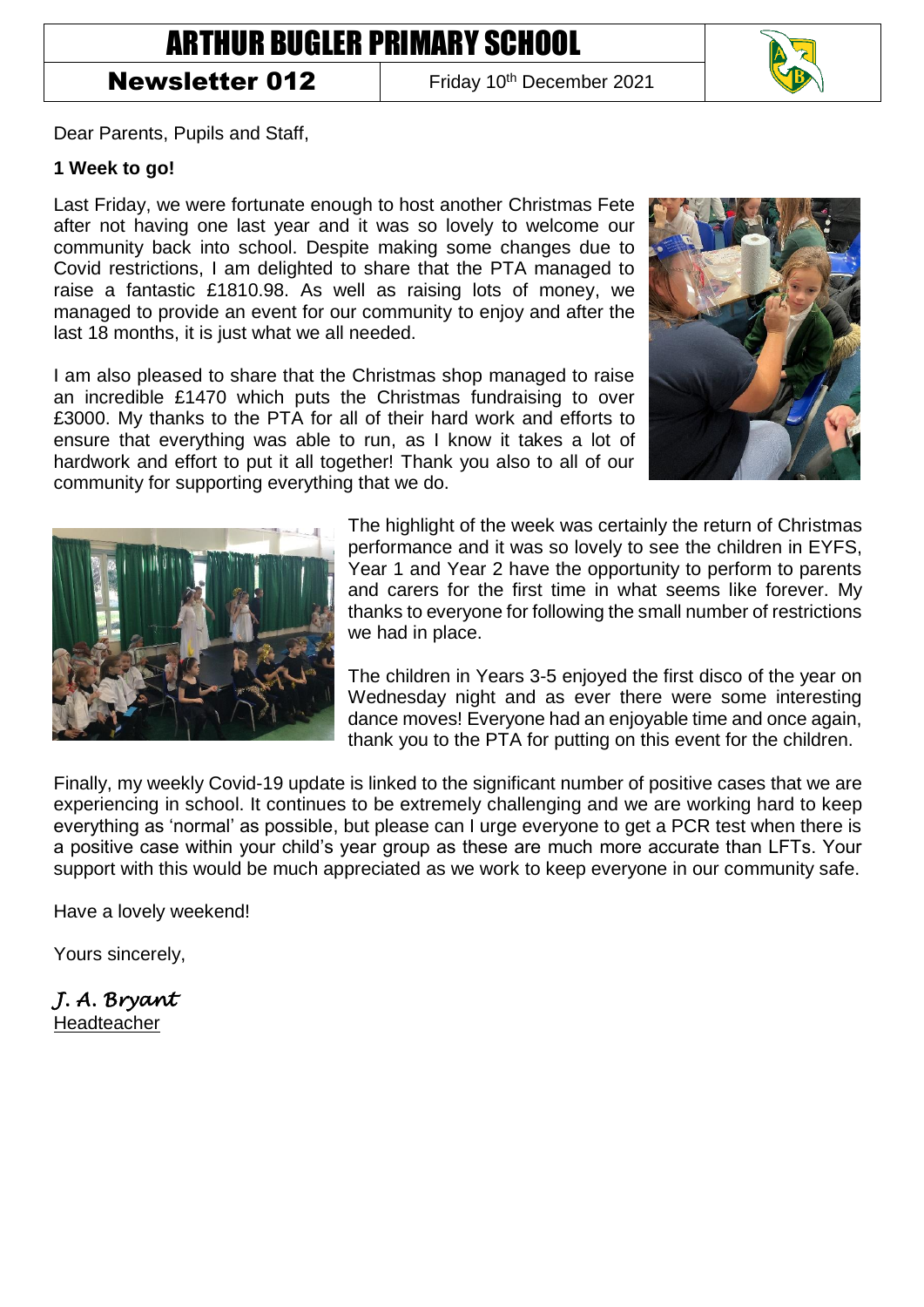|                            | <b>ATTENDANCE</b>                                                                                                                                                                                                                                                                                                                                                                                                                                                                                                                                                                 |          |                           |        |  |
|----------------------------|-----------------------------------------------------------------------------------------------------------------------------------------------------------------------------------------------------------------------------------------------------------------------------------------------------------------------------------------------------------------------------------------------------------------------------------------------------------------------------------------------------------------------------------------------------------------------------------|----------|---------------------------|--------|--|
|                            | <b>Lower School</b>                                                                                                                                                                                                                                                                                                                                                                                                                                                                                                                                                               | Class 3  | <b>Miss Pugh</b>          | 98.31% |  |
|                            | <b>Upper School</b>                                                                                                                                                                                                                                                                                                                                                                                                                                                                                                                                                               | Class 10 | <b>Mrs</b><br>Livingstone | 94.93% |  |
|                            | <b>Congratulations to all classes!</b>                                                                                                                                                                                                                                                                                                                                                                                                                                                                                                                                            |          |                           |        |  |
|                            | <b>Whole School Attendance</b>                                                                                                                                                                                                                                                                                                                                                                                                                                                                                                                                                    |          | 92.55%                    |        |  |
|                            | <b>Christmas Dinner</b>                                                                                                                                                                                                                                                                                                                                                                                                                                                                                                                                                           |          |                           |        |  |
| School<br><b>Christmas</b> | School Christmas Dinner is on the following dates:<br>Wednesday 15 <sup>th</sup> December - Children in EYFS, Yr1 and Yr2<br>Thursday $16th$ December – Children in Yr 3 – Yr6<br>There is no need to pre-book the meal and payment for children in Year 3-6 can<br>be made in the same way as all dinners, using the School Gateway app. The<br>cost is £2.20, the same as a School Meal.<br>For children in EYFS, Yr1 and Yr2 there is no cost as this comes under the<br>Universal Free School Meal scheme. There is no need to pre-book the meal<br><b>IMPORTANT TO NOTE:</b> |          |                           |        |  |
| Dinner                     | On Wednesday 15 <sup>th</sup> December all children in Yr3 – 6 should bring in a packed<br>lunch from home. If your child is entitled to Free School Meals and you would<br>like us to provide a packed lunch to your child, please let the office know by<br>Tuesday lunchtime.                                                                                                                                                                                                                                                                                                  |          |                           |        |  |
|                            | On Thursday 16th December all children in EYFS, Yr1 and Yr2 should bring<br>in a packed lunch from home. If your child is entitled to Free School Meals and<br>you would like us to provide a packed lunch to your child, please let the office<br>know by Tuesday lunchtime.                                                                                                                                                                                                                                                                                                     |          |                           |        |  |



### **Safeguarding Concerns**

If you ever have any safeguarding concerns please contact the office via email using [admin.abp@osborne.coop.](mailto:admin.abp@osborne.coop) The email should be for the attention of a Designated Safeguarding Lead. As a school we have a responsibility to keep everyone safe so please get in touch sooner rather than later if you are concerned.